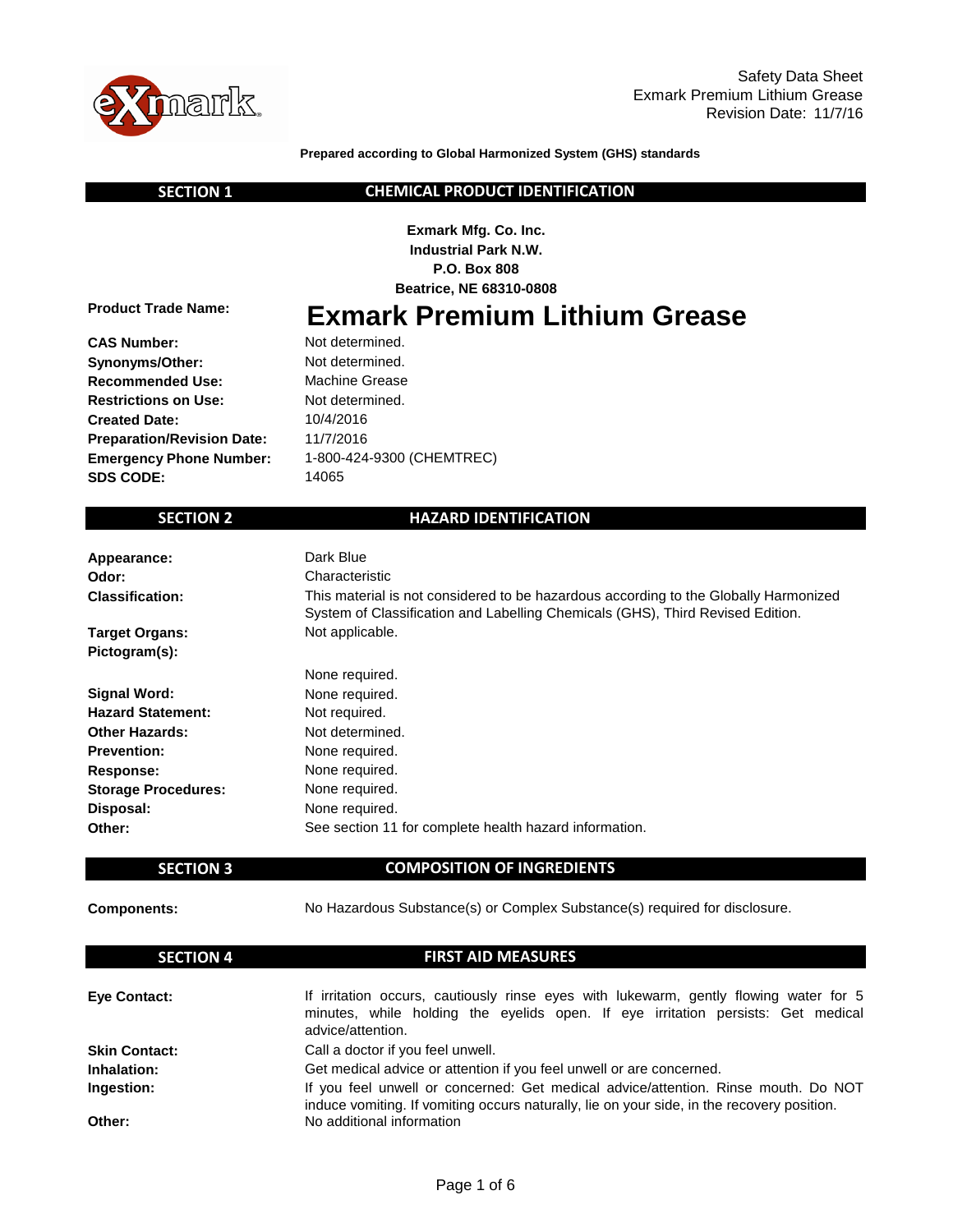

### **SECTION 5**

#### **FIRE FIGHTING MEASURES**

| <b>Flash Point:</b>                  | > 204℃ by Cleveland Open Cup Tester.                                                                                                                                                                                                                                                                                                                                                                                                                                                                                                                                                        |
|--------------------------------------|---------------------------------------------------------------------------------------------------------------------------------------------------------------------------------------------------------------------------------------------------------------------------------------------------------------------------------------------------------------------------------------------------------------------------------------------------------------------------------------------------------------------------------------------------------------------------------------------|
| <b>Flammable limits:</b>             | Not determined.                                                                                                                                                                                                                                                                                                                                                                                                                                                                                                                                                                             |
| Extinguishing media:                 | Use dry chemical, alcohol foam, all purpose AFFF or carbon dioxide to extinguish fire.                                                                                                                                                                                                                                                                                                                                                                                                                                                                                                      |
|                                      | Special firefighting procedures: DO NOT direct a solid stream of water or foam into hot, burning pools of liquid since this<br>may cause frothing and increase fire intensity. Frothing can be violent and possibly<br>endanger any firefighter standing too close to the burning liquid. Use water spray to cool<br>fire exposed containers and structures until fire is out if it can be done with minimal risk.<br>Avoid spreading burning material with water used for cooling purposes. Wear full<br>firefighting turn-out gear (full Bunker gear), and respiratory protection (SCBA). |
| Unusual fire & explosion<br>hazards: | Dense smoke may be generated while burning. Toxic fumes, gases or vapors may<br>evolve on burning. High temperatures may create heavy flammable vapors that may<br>settle along ground level and low spots to create an invisible fire hazard.                                                                                                                                                                                                                                                                                                                                              |
| <b>Byproducts of combustion:</b>     | Fires involving this product may release oxides of carbon, phosphorus, nitrogen and<br>sulfur; reactive hydrocarbons and irritating vapors.                                                                                                                                                                                                                                                                                                                                                                                                                                                 |
| <b>Autoignition temperature:</b>     | Not determined.                                                                                                                                                                                                                                                                                                                                                                                                                                                                                                                                                                             |
| <b>Explosion data:</b>               | Not determined. Care should always be exercised in dust/mist areas.                                                                                                                                                                                                                                                                                                                                                                                                                                                                                                                         |
| Other:                               | Dispose of fire debris and contaminated extinguishing water in accordance with official<br>regulations.                                                                                                                                                                                                                                                                                                                                                                                                                                                                                     |

#### **SECTION 6**

# **ACCIDENTAL RELEASE MEASURES**

Spill control procedures (land): Immediately turn off or isolate any source of ignition (pilot lights, electrical equipment, flames, heaters, etc.). Evacuate area and ventilate. Personnel wearing proper protective equipment should contain spill immediately with inert materials (sand, earth, chemical spill pads of cotton) by forming dikes. Dikes should be placed to contain spill in a manner that will prevent material from entering sewers and waterways. Large spill, once contained, may be picked up using explosion proof, non-sparking vacuum pumps, shovels, or buckets, and disposed of in suitable containers for disposal. If a large spill occurs notify appropriate authorities. In case of road spill or accident contact Chem-Trec (800-424-9300).

**Spill control procedures (water):** Try to contain large spills with floating booms to prevent spill from spreading. Remove from surface by skimming or with suitable adsorbents. If a large spill occurs notify appropriate authorities (normally the National Response Center or Coast Guard at 800- 424-8802).

**Waste disposal method:** Do not empty into drains. All disposals must comply with federal, state, and local regulations. The material, if spilled or discarded may be a regulated waste. Refer to state and local regulations. Department of Transportation (DOT) regulations may apply for transporting this material when spilled. See Section 14.

**Other:** CAUTION - If spilled material is cleaned up using a regulated solvent, the resulting waste mixture will be regulated.

#### **SECTION 7 Handling procedures: Storage procedures: HANDLING AND STORAGE** Keep containers closed when not in use. Do not transfer to unmarked containers. Empty containers retain product residue which may exhibit hazards of material, therefore do not pressurize, cut, glaze, weld, or use for any other purposes. Return drums to reclamation centers for proper cleaning and reuse. Handling temperatures should not exceed 60°C (140°F) to min imize danger of burns. Open containers carefully in a well ventilated area or use appropriate respiratory protection. Wash thoroughly after handling. Store containers away from heat, sparks, open flame, or oxidizing materials. Extended storage at excessive temperatures may produce odorous and toxic fumes from product decomposition.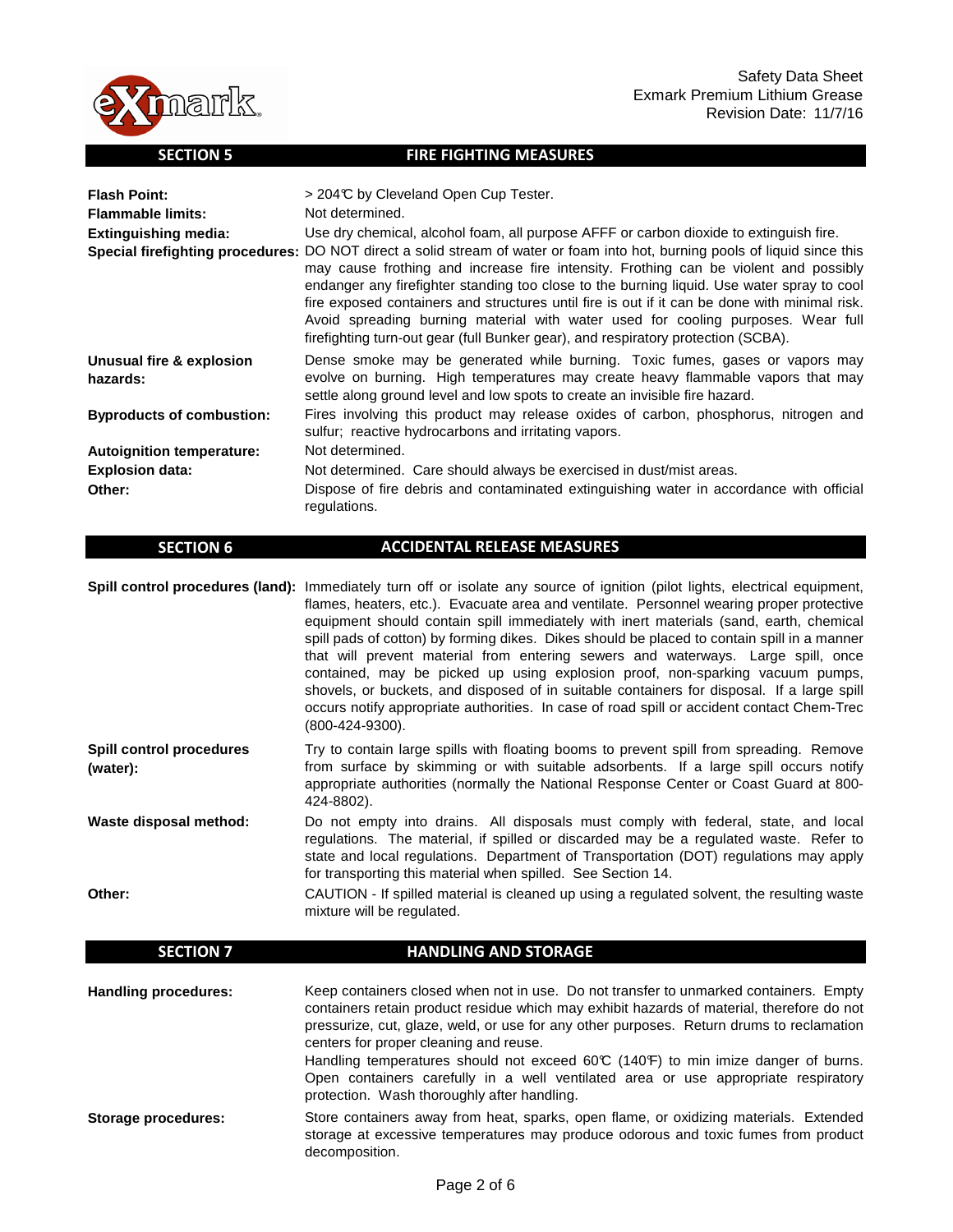

**Additional information:**

No additional information.

 **SECTION 8**

# **EXPOSURE CONTROLS / PERSONAL PROTECTION**

**Exposure limits/standards for materials that can be formed when handling this product:** 

# **OSHA TWA**

| Contains highly refined petroleum oil | $*5$ mg/m <sup>3</sup>                                                                                                                                                                                                                                                                                                                                                                                                                                                                              |  |
|---------------------------------------|-----------------------------------------------------------------------------------------------------------------------------------------------------------------------------------------------------------------------------------------------------------------------------------------------------------------------------------------------------------------------------------------------------------------------------------------------------------------------------------------------------|--|
|                                       | (PEL)<br>* Exposure limits not defined. Limits used are for, "oil mist".                                                                                                                                                                                                                                                                                                                                                                                                                            |  |
|                                       | TWA - Time Weighted Average is the employee's average airborne exposure in<br>any 8-hour work shift of a 40-hour work week which shall not be exceeded.<br>STEL - Short Term Exposure Limit is the employee's 15-minute time weighted<br>average exposure which shall not be exceeded at any time during a work day<br>unless another time limit is specified.                                                                                                                                      |  |
|                                       | All base oils, including additive carriers, contain <3.0% DMSO extractable material.                                                                                                                                                                                                                                                                                                                                                                                                                |  |
| <b>Personal protection:</b>           | Applicable mainly to persons in repeated contact situations such as packaging of<br>product, service/maintenance, and cleanup/spill control personnel.                                                                                                                                                                                                                                                                                                                                              |  |
| <b>Respiratory protection:</b>        | None required if ventilation is adequate. Otherwise a respiratory protection program<br>meeting OSHA 1910.134 and ANSI Z88.2 requirements must be followed. Where<br>misting may occur, wear an MSHA/NIOSH approved (or equivalent) half-mask form<br>dust/mist air purifying respirator.                                                                                                                                                                                                           |  |
| Eye protection:                       | Eye protection is strongly recommended. Wear safety glasses with side shields or<br>vented/splash proof goggles (ANSI Z87.1 or approved equivalent).                                                                                                                                                                                                                                                                                                                                                |  |
| <b>Hand protection:</b>               | Impervious, chemically resistant gloves such as neoprene or nitrile rubber to avoid skin<br>sensitization and absorption.                                                                                                                                                                                                                                                                                                                                                                           |  |
| Other protection:                     | Use of an apron and overboots of chemically impervious materials such as neoprene or<br>nitrile rubber is recommended based on level of activity and exposure. If handling hot<br>material use insulated protective equipment. Launder soiled clothes. Properly dispose of<br>contaminated leather articles and other materials which cannot be decontaminated.                                                                                                                                     |  |
| Local control measures:               | Use adequate ventilation when working with material in an enclosed area. Mechanical<br>methods such as fume hoods or area fans may be used to reduce localized vapor/mist<br>areas. If vapor or mist is generated when the material handled, adequate ventilation in<br>accordance with good engineering practice must be provided to maintain concentrations<br>below the specified exposure. Eyewash stations and showers should be available in<br>areas where this material is used and stored. |  |
| Other:                                | Consumption of food and drink should be avoided in work areas where product is<br>present. Always wash hands and face with soap and water before eating, drinking or<br>smoking.                                                                                                                                                                                                                                                                                                                    |  |

# **SECTION 9**

# **PHYSICAL AND CHEMICAL PROPERTIES**

| Appearance:                    | Dark Blue       |
|--------------------------------|-----------------|
| Odor:                          | Characteristic  |
| Odor threshold:                | Not determined. |
| pH:                            | Not applicable. |
| <b>Melting/Freezing point:</b> | Not determined. |
| Initial boiling point:         | Not determined. |
| <b>Boiling range:</b>          | Not determined. |
| Flash point:                   | $> 204C$ .      |
| <b>Evaporation rate:</b>       | Not determined. |
| <b>Flammability:</b>           | Not determined. |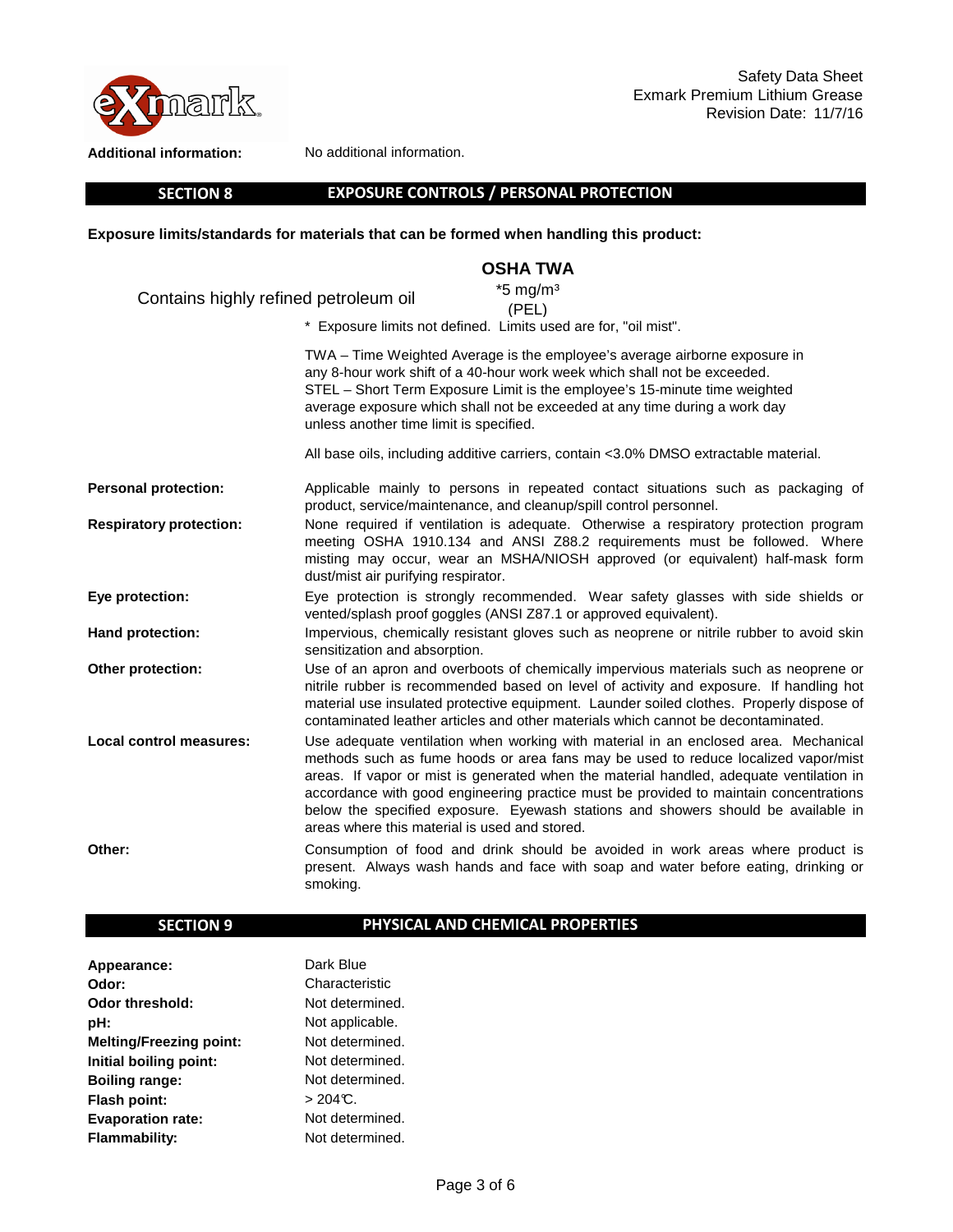

| Upper flammable limit:            | Not determined.                                           |
|-----------------------------------|-----------------------------------------------------------|
| Lower flammable limit:            | Not determined.                                           |
| Vapor pressure:                   | Not determined.                                           |
| Vapor density:                    | Not determined.                                           |
| <b>Relative density:</b>          | Not determined.                                           |
| Solubility:                       | Negligible in water, miscible in most petroleum solvents. |
| <b>Partition Coefficient:</b>     | Not determined.                                           |
| <b>Auto-ignition temperature:</b> | Not determined.                                           |
| <b>Decomposition temperature:</b> | Not determined.                                           |
| <b>Viscosity:</b>                 | $>$ 200 cSt at 40°C.                                      |
| Other                             | Not applicable.                                           |
|                                   |                                                           |

# **SECTION 10**

# **STABILITY AND REACTIVITY**

| <b>Reactivity</b>                        |                                                                                                                                                                                  |
|------------------------------------------|----------------------------------------------------------------------------------------------------------------------------------------------------------------------------------|
| <b>Chemical stability:</b>               | Material is chemically stable at room temperatures and pressure.                                                                                                                 |
| Hazardous polymerization:                | Will not occur.                                                                                                                                                                  |
| <b>Conditions to avoid:</b>              | Avoid high temperatures and product contamination.                                                                                                                               |
| Incompatibility with other<br>materials: | Avoid contact with acids and strong oxidizing materials.                                                                                                                         |
| <b>Decomposition products:</b>           | Smoke, carbon monoxide, carbon dioxide, and other aldehydes of incomplete<br>combustion. Oxides of carbon, nitrogen, and sulfur; reactive hydrocarbons and irritating<br>vapors. |
| Other:                                   | Not applicable.                                                                                                                                                                  |

# **SECTION 11**

# **TOXICOLOGICAL INFORMATION**

# **Acute toxicity (LD50) \*See note at the bottom of the section**

| Oral:                             | >5000 mg/kg                                                                                                                                                                                                       |
|-----------------------------------|-------------------------------------------------------------------------------------------------------------------------------------------------------------------------------------------------------------------|
| Dermal:                           | >5000 mg/kg                                                                                                                                                                                                       |
| Inhalation:                       | $>20.0$ mg/l                                                                                                                                                                                                      |
| <b>Skin irritation:</b>           | Non-irritant                                                                                                                                                                                                      |
| Eye irritation:                   | Non-irritant                                                                                                                                                                                                      |
| <b>Dermal sensitization:</b>      | Not expected to have a sensitizing effect.                                                                                                                                                                        |
| <b>Respiratory sensitization:</b> | Not expected to have a sensitizing effect.                                                                                                                                                                        |
| <b>Aspiration Hazard:</b>         | Not applicable                                                                                                                                                                                                    |
| <b>Chronic Toxicity</b>           |                                                                                                                                                                                                                   |
| <b>Mutagenicity:</b>              | Not suspected of causing genetic defects                                                                                                                                                                          |
| Carcinogenicity:                  | Not suspected of causing cancer.                                                                                                                                                                                  |
| <b>Reproductive toxicity:</b>     | Not expected to have adverse effects on reproduction.                                                                                                                                                             |
| <b>STOT-single exposure:</b>      | Not expected to have adverse effects.                                                                                                                                                                             |
| <b>STOT-repeated exposure:</b>    | Not expected to have long term adverse effects.                                                                                                                                                                   |
| Other:                            | *All data in this section is based off calculations from Part 3 of the Globally Harmonized<br>System of Classification and Labelling of Chemicals (GHS) utilizing information from the<br>constituent components. |

# **SECTION 12**

# **ECOLOGICAL INFORMATION**

| <b>Environmental toxicity</b> |               |
|-------------------------------|---------------|
| Fish:                         | $> 100$ mg/l. |
| Invertebrates:                | $> 100$ mg/l. |
| <b>Aquatic plants:</b>        | $> 100$ mg/l. |
| Microorganism:                | $> 100$ mg/l. |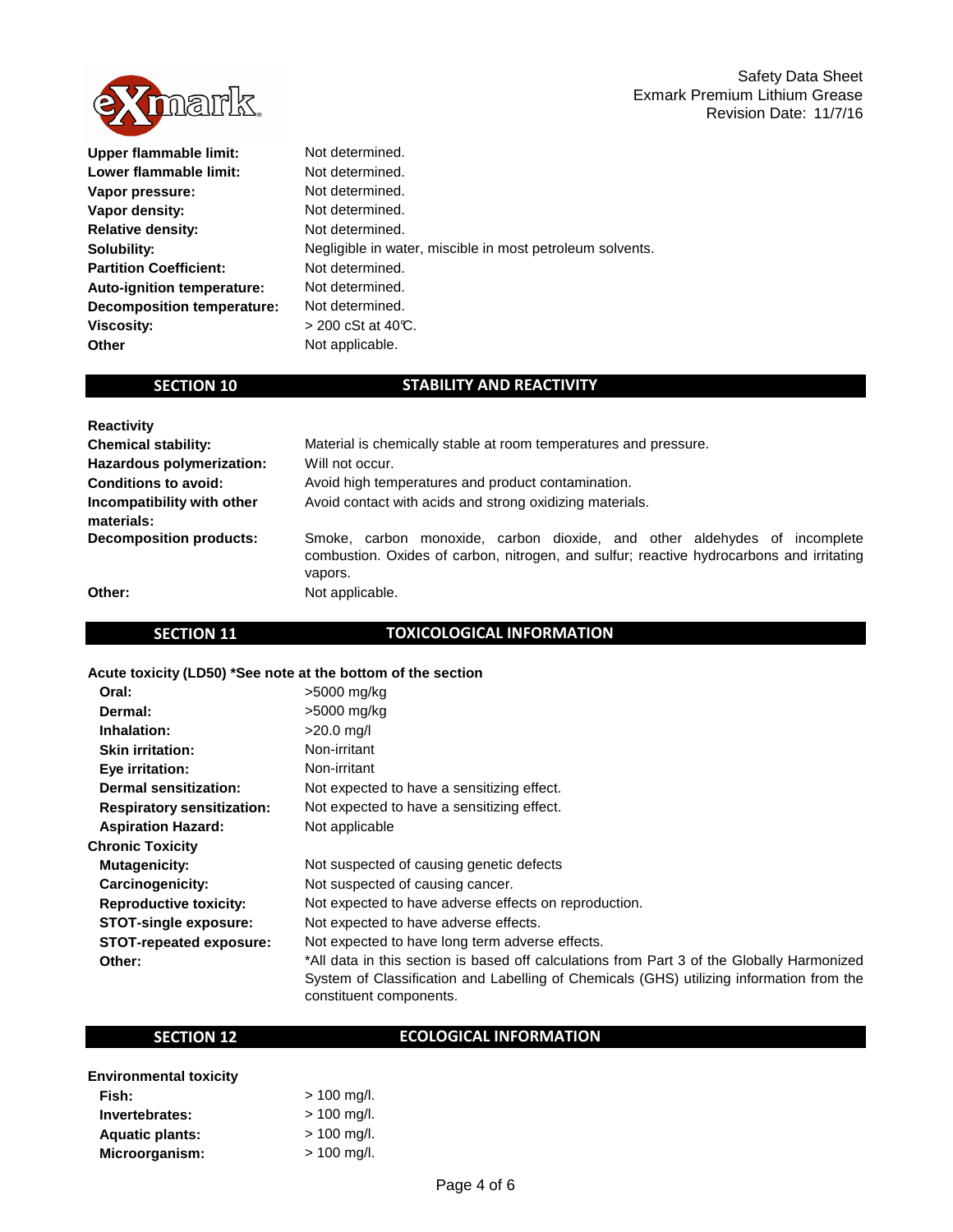

**Persistence/Degradability: Bioaccumulation: Mobility in soil: Other:**

This product is not expected to be readily biodegradable. Not determined. All classifications are based on calculations in Part 4 of the Globally Harmonized System of Classification and Labelling of Chemicals (GHS) utilizing information from the constituent components. Not determined.

#### **SECTION 13**

### **DISPOSAL CONSIDERATIONS**

**Waste disposal:**

**Other**

This product unadulterated by other materials can be classified as a non-hazardous waste. Depending on use, used product may be regulated. Dispose of in a licensed facility. Do not discharge product in to sewer system. Dispose of containers by crushing or puncturing, so as to prevent unauthorized use of used containers. Waste management should be in full compliance with federal, state, and local laws.

The transportation, storage, treatment and disposal of RCRA waste material must be conducted in compliance with 40 CFR 262, 263, 264, 268 and 270. Chemical additions, processing or otherwise altering this material may make the waste management information presented in this SDS incomplete, inaccurate or otherwise inappropriate.

#### **SECTION 14**

# **TRANSPORT INFORMATION**

**Land Transport (DOT): Proper Shipping Name: Land Transport (TDG): Proper Shipping Name: Sea Transport (IMDG): Proper Shipping Name: Air Transport (IATA): Proper Shipping Name: Other:**

Not applicable. Not applicable. Not applicable. Not applicable. Not regulated for land transport. Not regulated for land transport. Not regulated for sea transport. Not regulated for air transport. Not applicable.

# **SECTION 15**

# **REGULATORY INFORMATION**

**Federal Regulation Clean water act/oil: TSCA: Other TSCA: SARA title III:** Section 313 toxic chemicals: **CERCLA:** NO NO Reactivity (hazard): Pressure ( sudden release hazard): For stationary/moving sources – reportable quantity (due to): Not hazardous due to the petroleum exclusion. Not applicable. All components of this material are listed in the U.S. TSCA Inventory. Under Section 311 of the Clean Water Act (40 CFR 110) and the Oil Pollution Control Act of 1990, this material is considered an oil. Any spill or discharges that produce a visible sheen or film on surface of water, or in waterways, ditches, or sewers leading to surface water must be reported. Contact the National Response Center at 800-424-8802. NO NO NO No components present are at or greater than the de minimis (minimum reportable) concentration requirements for reporting. Fire (hazard): Section 311, 312 hazard categorization: Acute (immediate health effects): Section 302/304 extremely hazardous substances: None. Chronic (delayed health effects):